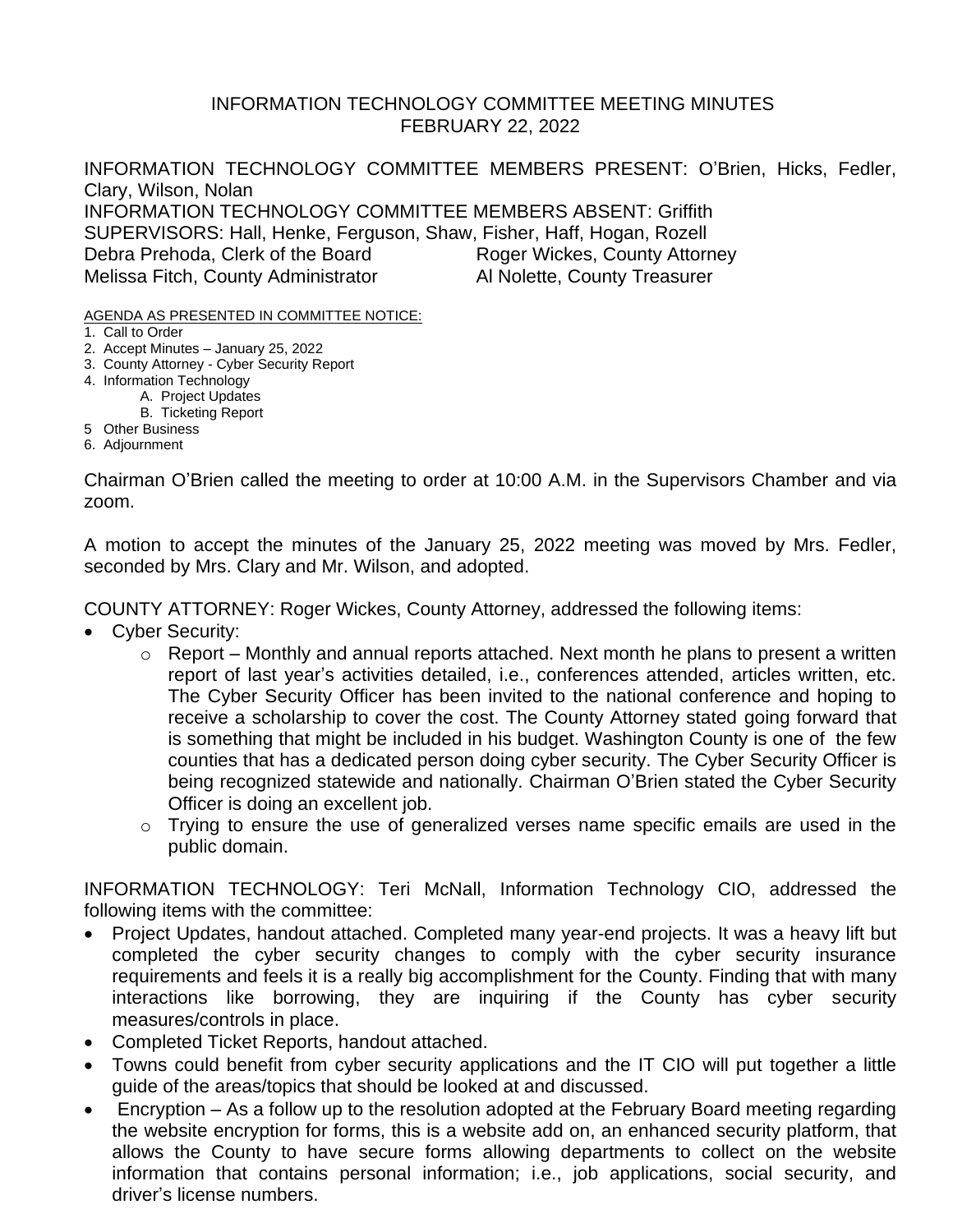Information Technology Committee Meeting Minutes February 22, 2022 – Page 2

- Email Confidentiality Stamp Mr. Haff stated every email he receives from the County has a confidentially stamp at the bottom. His complaint is there is no thought given to that confidentiality and if it is widely used and widely ignored it is no longer effective. He asked if there was a way that the confidentiality stamp could be put on purposely. The IT CIO stated the options are it goes on automatically or manually and can do either way. The decision was made to put it on automatically in conjunction with the County Attorney's office. Mr. Haff recommends putting it on manually with intent not automatic. The County Attorney stated he would rather have it there and not need it than not have it there and need it. He would rather not shut it off and items that can be shared should state suitable for public release. Departments do not see the automatic confidentiality stamp on their emails when they are sent out. Chairman O'Brien asked the County Attorney to get together with the IT CIO and County Administrator to talk about options.
- Two purchases need to be rolled from 2021 to 2022 because they did not make the purchase order cutoff date. Does not believe there will very much funding left over from the 2021 budget and would also like to discuss moving any remaining funds from 2021 budget to the reserve fund. A motion to move requests to move two purchases from 2021 to 2022 budget and move any remaining funds from the 2021 budget into the reserve fund and forward to the Finance Committee for consideration was moved by Mrs. Clary, seconded by Mrs. Fedler and Mr. Wilson, and adopted.

## OTHER BUSINESS:

Supervisor Shaw stated the Town of Easton is starting an IT upgrade and thanked the IT CIO for coming to their Board meeting and was very helpful with the information.

The meeting adjourned at 10:29 A.M.

*Debra Prehoda, Clerk Washington County Board of Supervisors*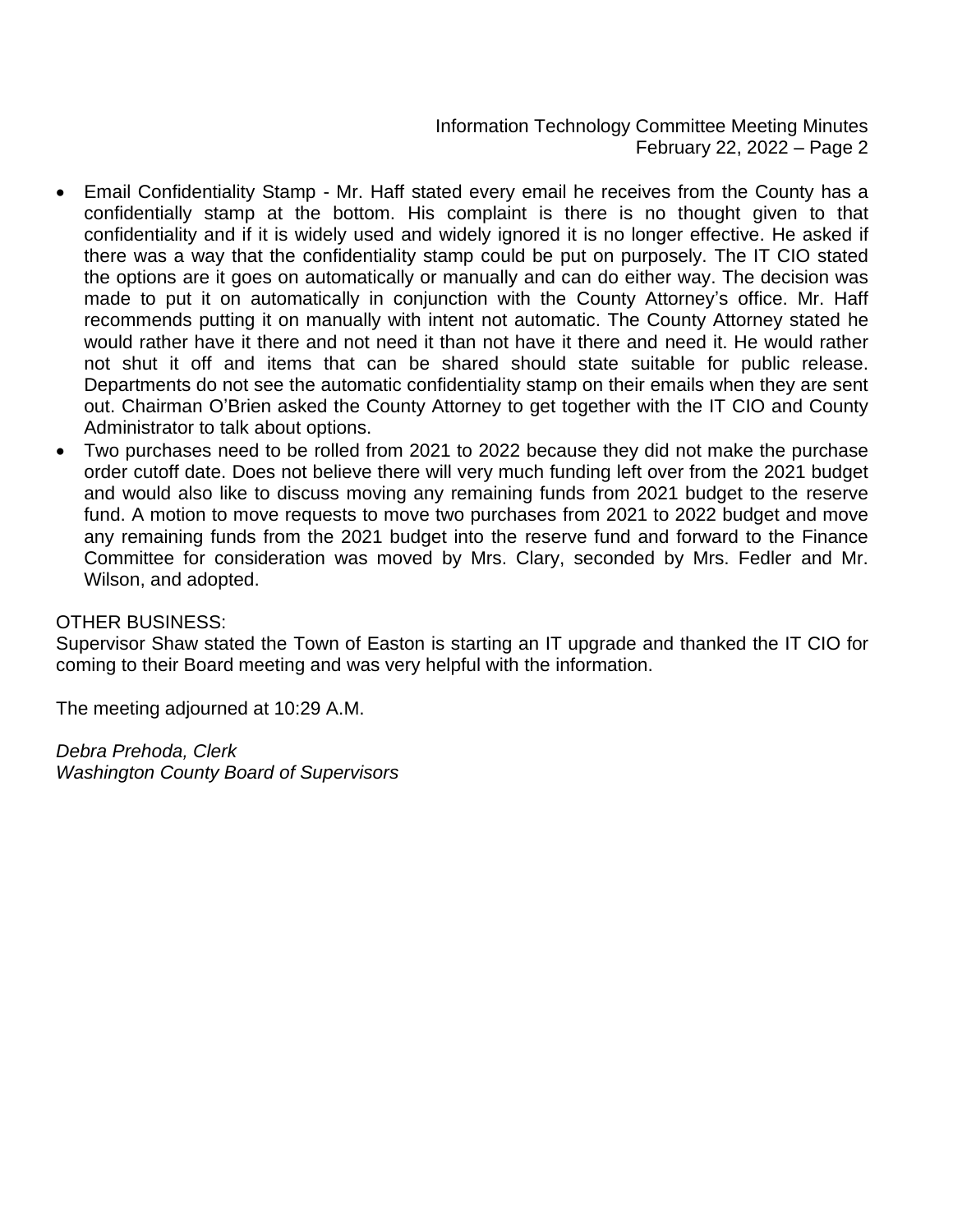

 383 BROADWAY, FORT EDWARD, NY 12828 PHONE (518)746-2106 – FAX (518)746-2137 [cyberaware@washingtoncountyny.gov](mailto:cyberaware@washingtoncountyny.gov)

**Karen R Pratt** Cyber Security Officer

# **Yearly Summary Cyber Report 1/1/2021 – 12/31/2021**

İ



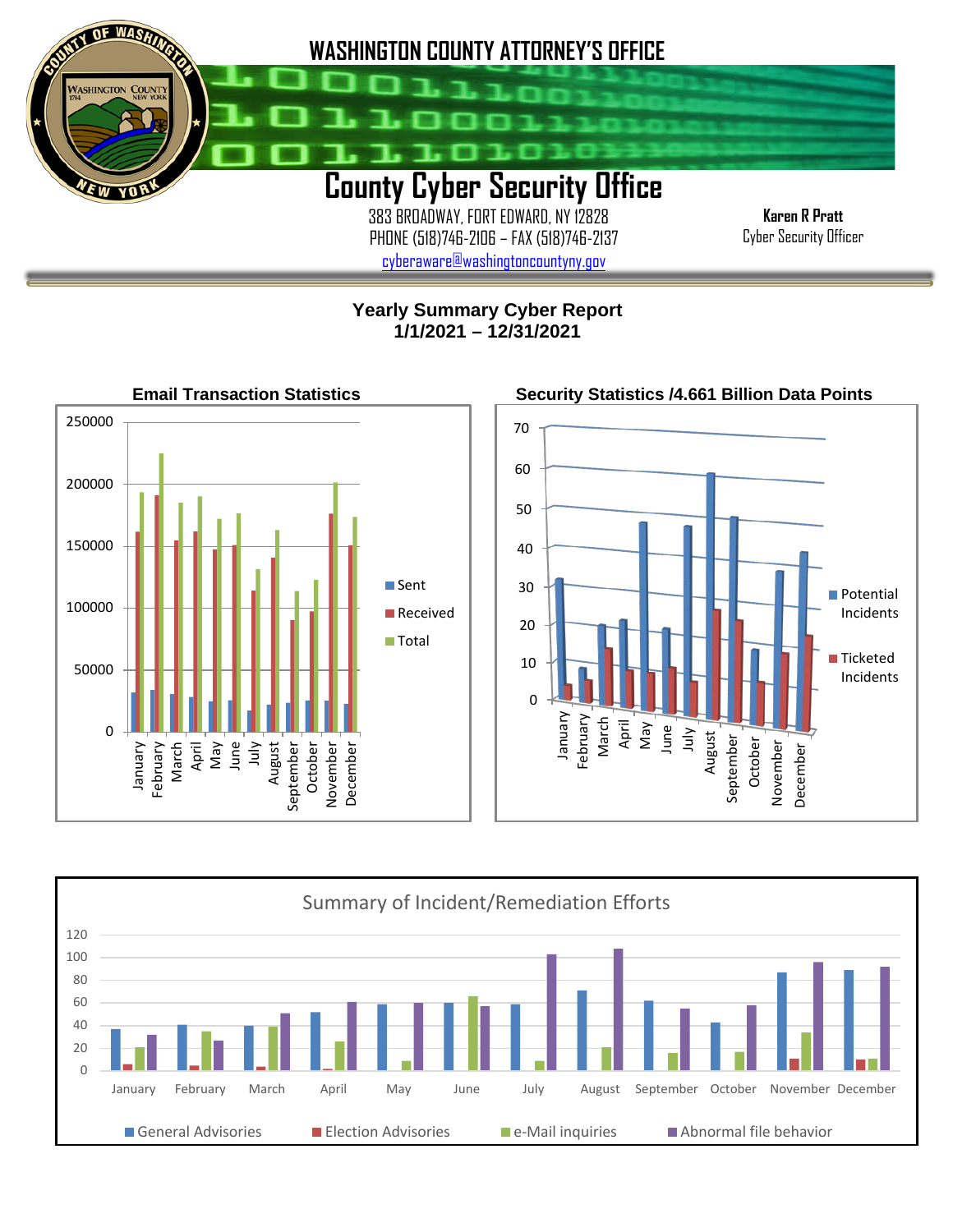

 383 BROADWAY, FORT EDWARD, NY 12828 PHONE (518)746-2106 – FAX (518)746-2137 [cyberaware@washingtoncountyny.gov](mailto:cyberaware@washingtoncountyny.gov)

**Karen R Pratt** Cyber Security Officer

**Cyber Report 1/14/2022 – 2/13/2022**



### **Incident/Remediation Efforts**

İ

- Received 80 advisories/vulnerabilities/security updates. Reviewed, distributed and remediated where necessary.
- Received 4 advisories relating to elections subject. Reviewed, distributed and remediated where necessary.
- Shared with colleagues pertinent situational awareness notifications received via NYS and/or other resources.
- Researched and discussed 16 inquiries of e-mail or other containing information or links that elevated suspicion.
- Researched and discussed 116 alerts of abnormal file behavior within organization.

#### **Monthly Items of Interest**

- New York State Association of Counties (NYSAC) released the Cybersecurity Primer for Local Government Leaders, a reference document of which Washington County advised on and contributed to the content. It can be found at <https://www.nysac.org/cyber>
- The Cybersecurity Primer for Local Government Leaders will be highlighted in panel discussion at the upcoming 2022 NYSAC Legislative Conference in Albany.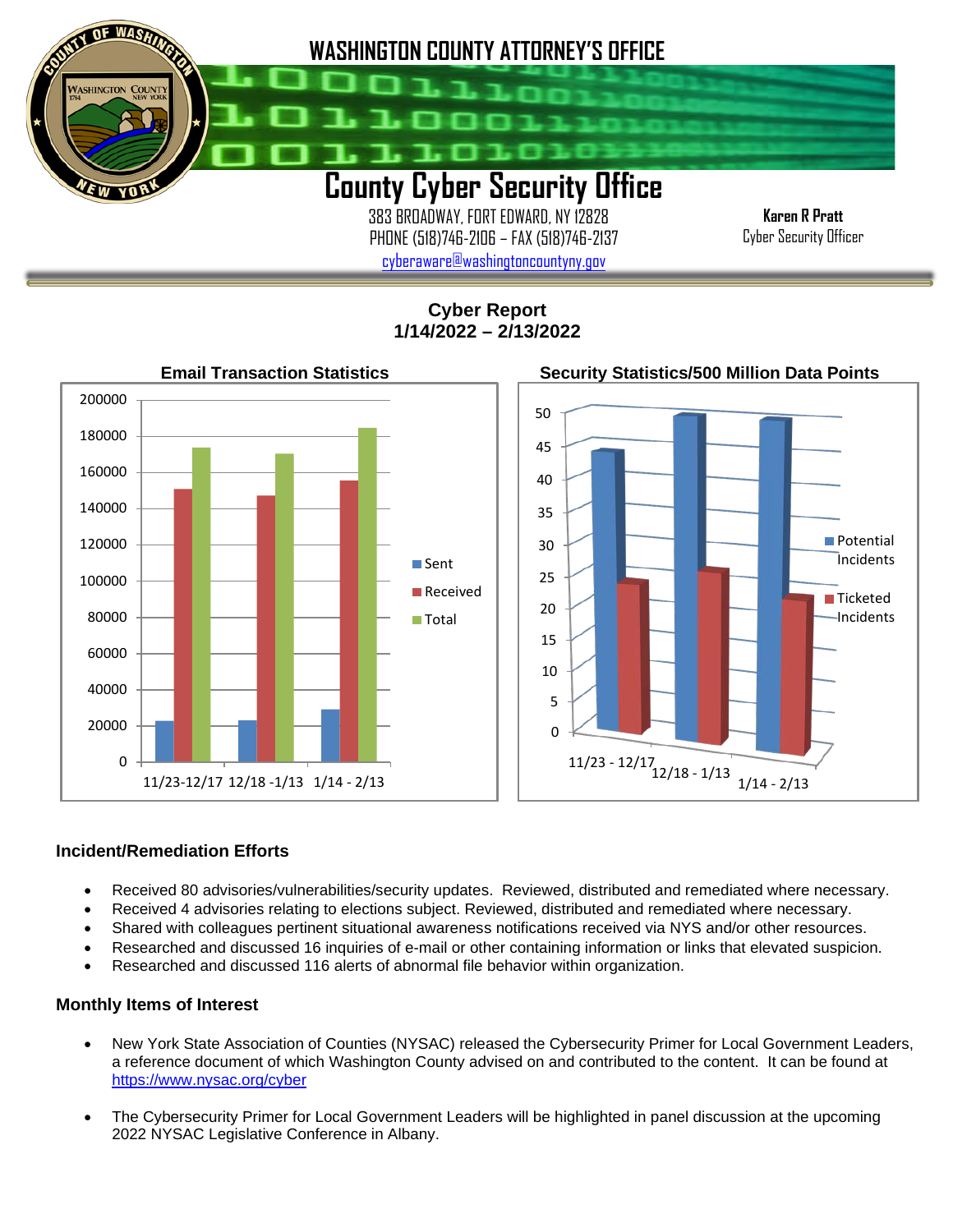| On Time           |       |                                   | Later than expected                      | <b>OverDue</b>                                                 |                        |                 |                                             |
|-------------------|-------|-----------------------------------|------------------------------------------|----------------------------------------------------------------|------------------------|-----------------|---------------------------------------------|
| <b>Start Date</b> | Goal  | <b>Status</b>                     | Item                                     | <b>Description</b>                                             | <b>Dept</b>            | <b>Complete</b> | <b>Latest Activity</b>                      |
| 1/21              | 2/22  | Pending<br>Complete               | <b>GIS Server replacement</b>            | <b>Upgrading and replacement</b><br>of GIS Server/Workstations | Real<br>Property/IT    | 95%             | Scheduling a go live with vendor            |
| 5/21              | 10/21 | <b>Pending</b><br><b>Complete</b> | Remote environment upgrade               | <b>Upgrade of remote</b><br>application environment            | T                      | 99%             | <b>Finalizing and cleaning up</b>           |
| 8/21              | 2/22  | Pending<br>Complete               | <b>Pub Safety/Sheriff VPN</b><br>upgrade | <b>Upgrade of VPN application</b><br>for these offices         | Sheriff/Pub<br>Safety  | 95%             | Rolling out to end users                    |
| 8/21              | 4/22  | In Process                        | Call account software upgrade            | <b>Build new server and install</b><br>new software            | T                      | 95%             | Working with vendor on go live              |
| 8/21              | 5/22  | <b>In Process</b>                 | Replacement of patrol car pcs            | Replace patrol car pcs in all<br>vehicles                      | Sheriff/IT             | 5%              | Waiting for product                         |
| 11/21             | 4/22  | In Process                        | Camera project                           | Camera install and replace                                     | All                    | 40%             | Installing cameras                          |
| 2/22              | 4/22  | In Process                        | <b>UPS Replacement</b>                   | <b>Replace county UPS devices</b>                              | All                    | 10%             | Waiting for product                         |
| 11/21             | 1/22  | Complete                          | MFA - Cyber Security                     | MFA requirments for cyber<br>security insurance                | All                    | 100%            | Complete                                    |
| 12/21             | 3/22  | Complete                          | Code Software Deployment                 | New software for Code,<br>migration from old app               | All                    | 100%            | Code coordinating go live                   |
| 8/21              | 12/21 | Complete                          | co.washington.ny.us end of<br>email      | planning and prep for end of<br>email using old domain         | $\mathsf{I}\mathsf{T}$ | 100%            | Complete                                    |
| 10/19             | 2/20  | Complete                          | windows 10 deployement                   | All computer up to windows<br>10 OS                            | All                    | 100%            | Complete                                    |
| 12/19             | 12/21 | Complete                          | MDM solution deployment                  | MDM solution to manage<br>mobile devices                       | All                    | 100%            | Solution built and tested, in<br>production |
| 1/22              | 2/22  | Complete                          | Network segmentation                     | Firewalling/Segmenting<br>network                              | All                    | 100%            | Complete                                    |